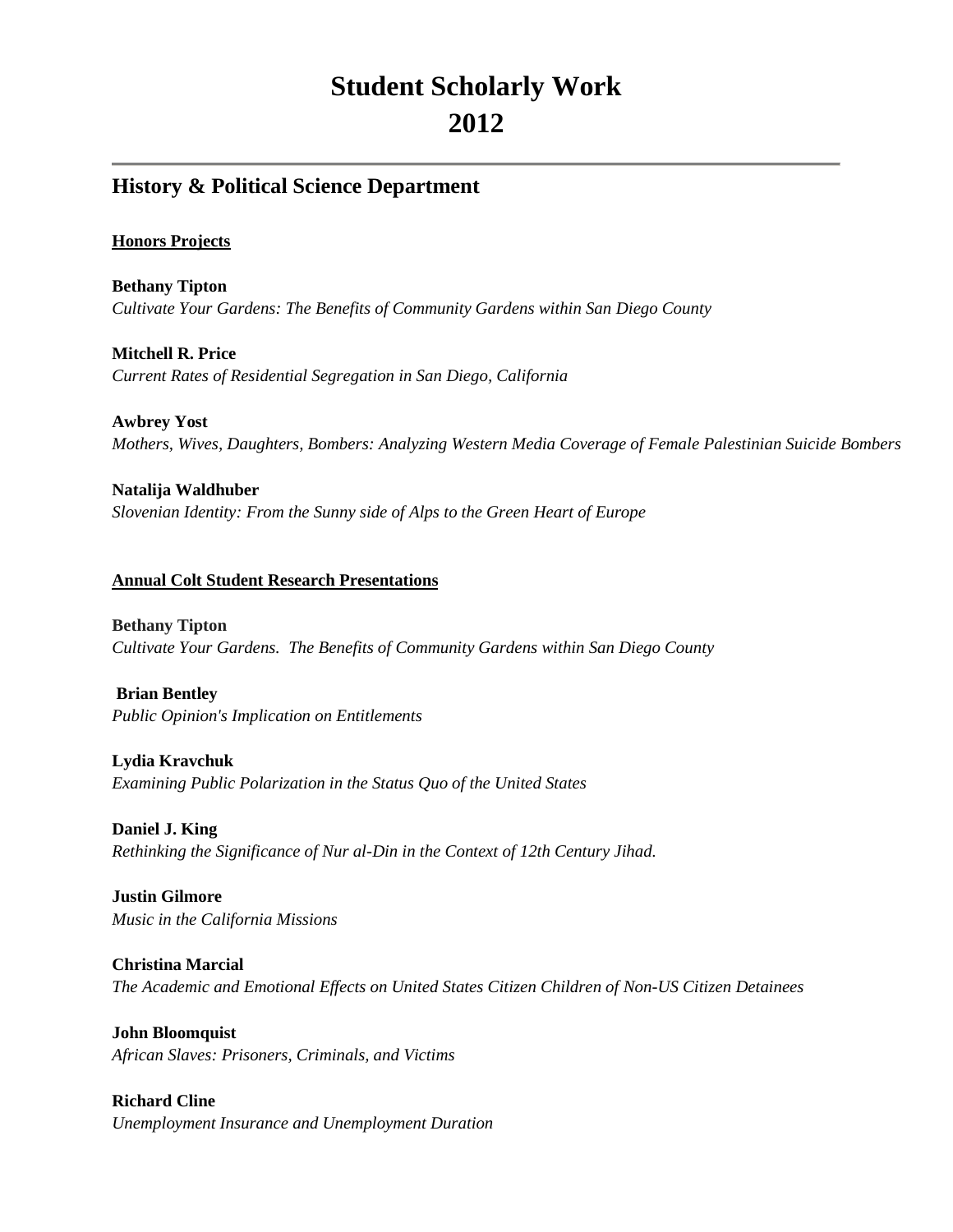**Kayla Cook** *Security Responses to 9/11 in Other Advanced Industrial Democracies* 

**Rachel Christensen** *Crisis and Opportunity: Mexican Women as Chiefs of Police*

**Mitchell R. Price** *Current Rates of Residential Segregation in San Diego, California*

**Jordan M. Bishop** *Saladin as Portrayed in Western Literature and History*

**Luke Vickers** *Christianity in the Soviet Union.*

**Awbrey Yost** *Mothers, Wives, Daughters, Bombers: Analyzing Western Media Coverage of Female Palestinian Suicide Bombers."*

**Natalija Waldhuber** *Slovenian Identity: From the 'Sunny side of Alps' to the 'Green Heart of Europe!*

**Hillary Hughes** *Charles, Mendoza, Cortés and Cabrillo: The Struggle of Humanism in New Spain*

**Matt Rhoads** *Cosmopolitanism and Global Governance: Are we heading towards a World Government?*

**Kristen Vogel** *Rufus Dawes and the Chicago World's Fair*

### **Presentations at National Phi Alpha Theta Conference**

**Clarissa Wikoff** *The New South Presented at the Tennessee Centennial in 1897*

**Sally Rudi** *Standing Up by Sitting-In: The Impact of Ordinary Students During the Civil Rights Era*

**Jordan Bishop** *Experiments in Anthropology: The Savage Olympics and the St. Louis World's Fair of 1904*

**Kristen Vogel** *Rufus Dawes and Chicago World's Fair*

**Daniel King** *Big Science and the Race for Space at the Seattle World's Fair of 1962*